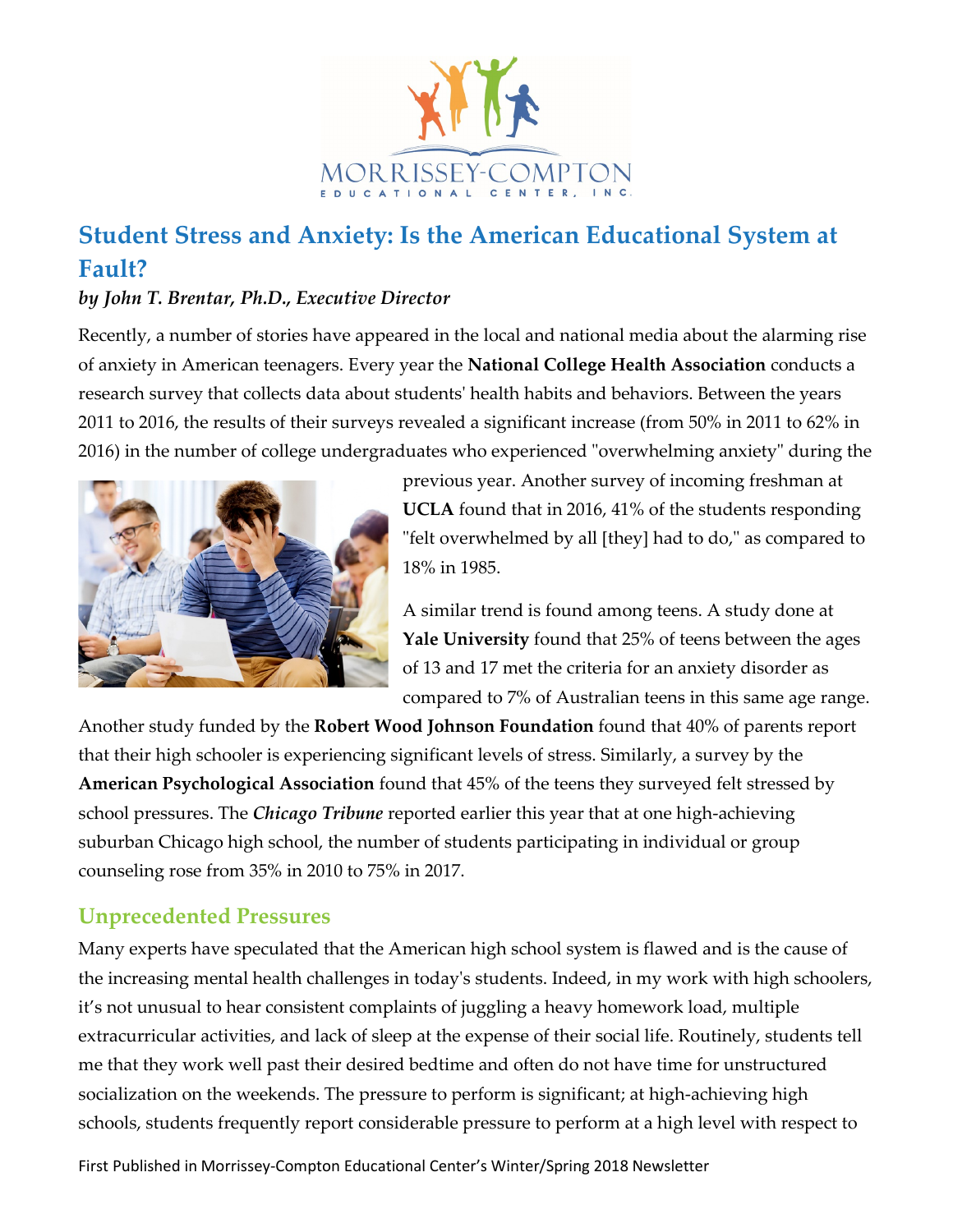grades, taking multiple advanced placement classes, and college admission because these are the factors that define success.

For many students, admission to an Ivy league college defines success. At some high schools, students post their rejection letters on "walls of shame."

### **Prestige vs. Practicality**

These high expectations often create stigmas with less desirable schools, such as vocational schools or community colleges. However, there are many exemplary alternative colleges designed for students with specific career trajectories. These include the **American College of the Building Arts** in Charleston, SC where the curriculum focuses on carpentry, stone work, iron work, masonry, and plasterwork; the **Pittsburgh Institute of Aeronautics**, which focuses on aviation maintenance and aviation electronics; and the **Los Angeles County College of Nursing and Allied Health,** which focuses on nursing careers.

Some community college have established innovative joint programs with local companies. For example, apprentices at the **Siemens** plant in Charlotte, NC simultaneously attend **Central Piedmont Community College** (paid by Siemens) and split their time between the classroom and the Siemens factory that builds steam and natural gas-fired turbines for power plants around the world.

#### **Cries for Mercy**

At Morrissey-Compton, we regularly work with students who learn differently due to learning disabilities, ADHD, mental health conditions, and related concerns. However, it is not unusual to see historically talented students reach high school and start to experience significant test anxiety. Students with anxiety can be accommodated with



additional time on exams if there is a clear diagnosis and they demonstrate functional limitations (i.e., a substantial impairment in learning), but we also see a cohort of bright students who do not have a diagnosable condition and may not be eligible for accommodations. Many times, students make the difficult decision to simplify their life by moving to a lower lane class or reducing the number of extracurriculars.

At **Naperville North High School** in the Chicago area, students presented a petition to the school's administrators requesting that they **"start defining success as any path that leads to a happy and healthy life. Start teaching [us] to make our own paths and start guiding us along the way."** In response, some high schools have added less-academic classes such as wood working, furniture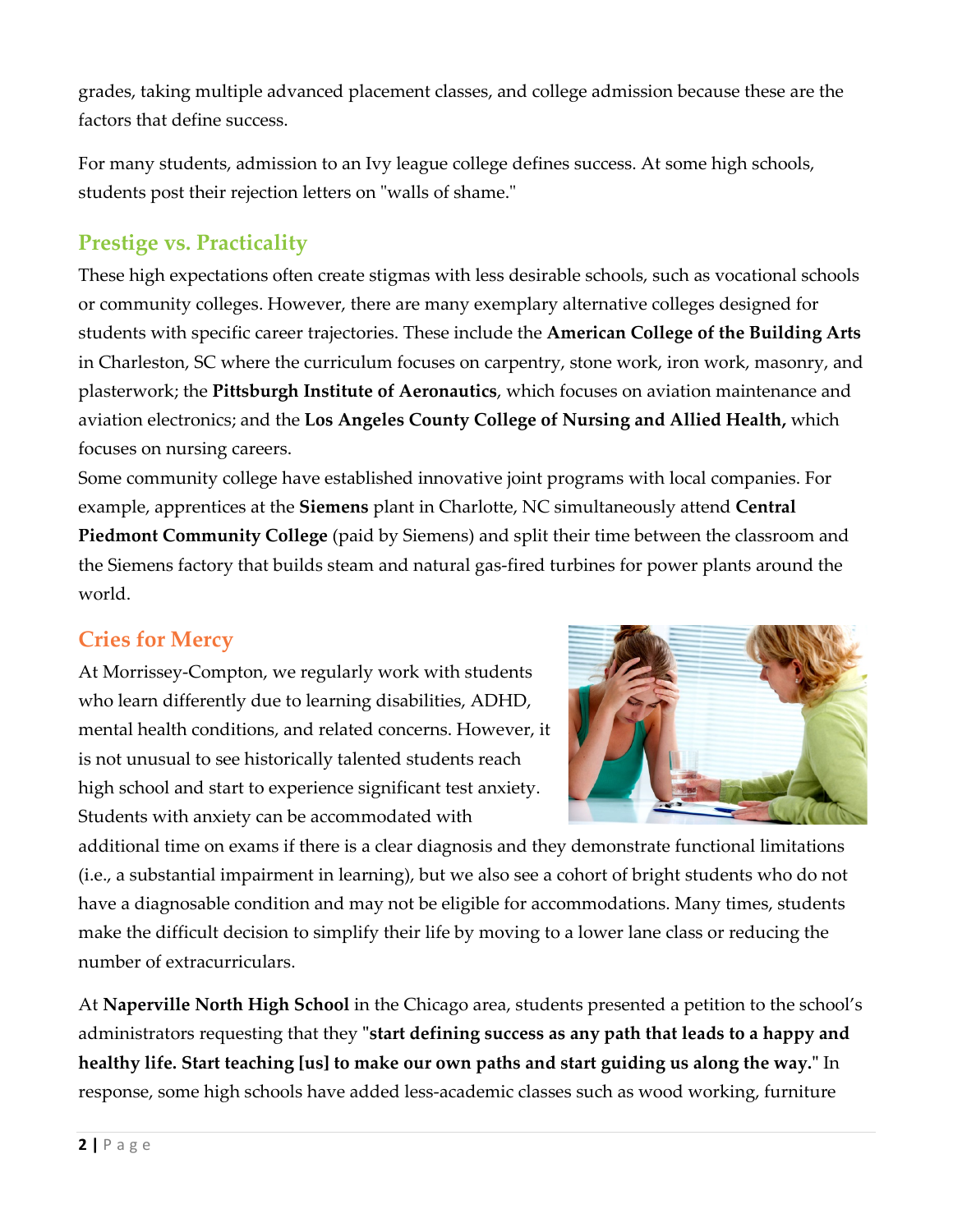design, and jewelry making to their curriculum in an attempt to foster broader interests. Often, these are the most popular classes at the schools.

It is well-established that anxiety in moderation can be helpful in motivating a student to work harder. Unfortunately, unrealistic expectations and rigid ideas of what defines success trigger students' anxiety. And it is important to note that stressed students are not isolated to high school; clinicians and educators are observing increased stress reactions extending down to middle and elementary school students. Academic-related stress has real consequences by fueling anxiety, depression, and physical ailments and reducing students' executive function and effectiveness.

#### **Sources of Stress**

Blaming high schools for all their students' stress-related conditions is overly simplistic. All schools are committed to promoting the health and well-being of students, and some schools have responded by starting later in the morning or reducing homework load. Sometimes, attempts to reduce homework or add a free period are met with resistance from some parents.



Colleges also share the blame in promoting their admission process as highly competitive. For example, in 2017 **Harvard University** proudly announced that only 5.2% of applicant were accepted. In his book, *Are You Smart Enough? How Colleges' Obsession with Smartness Shortchanges Students*, **Dr. Alexander Astin** contends that high selectivity by colleges does not automatically equal receiving an excellent education; rather, it creates an image that the excellence of a college or university is based on who enrolls.

Other pressures are also at play in the upsurge of anxiety in high school students, who frequently report that both explicit and implicit family pressures contribute to high expectations. Explicit pressures include messages of high expectations by family

members (e.g., being a legacy at a certain college) or teachers (e.g., comparing a student to an older academically successful sibling). Implicit pressures may be self-imposed standards to match parental or sibling success, or a strong desire to make one's parents proud.

There is additional evidence that **technology** contributes to students' stress in that they are never (or very rarely) disconnected, and thus constantly reminded of their peers' success through **Facebook**, **Instagram**, **Twitter**, and **Snapchat**, to name a few. An over-reliance on social media or video games has caused students to forget how to relax in the traditional sense (i.e., "just be in the moment").